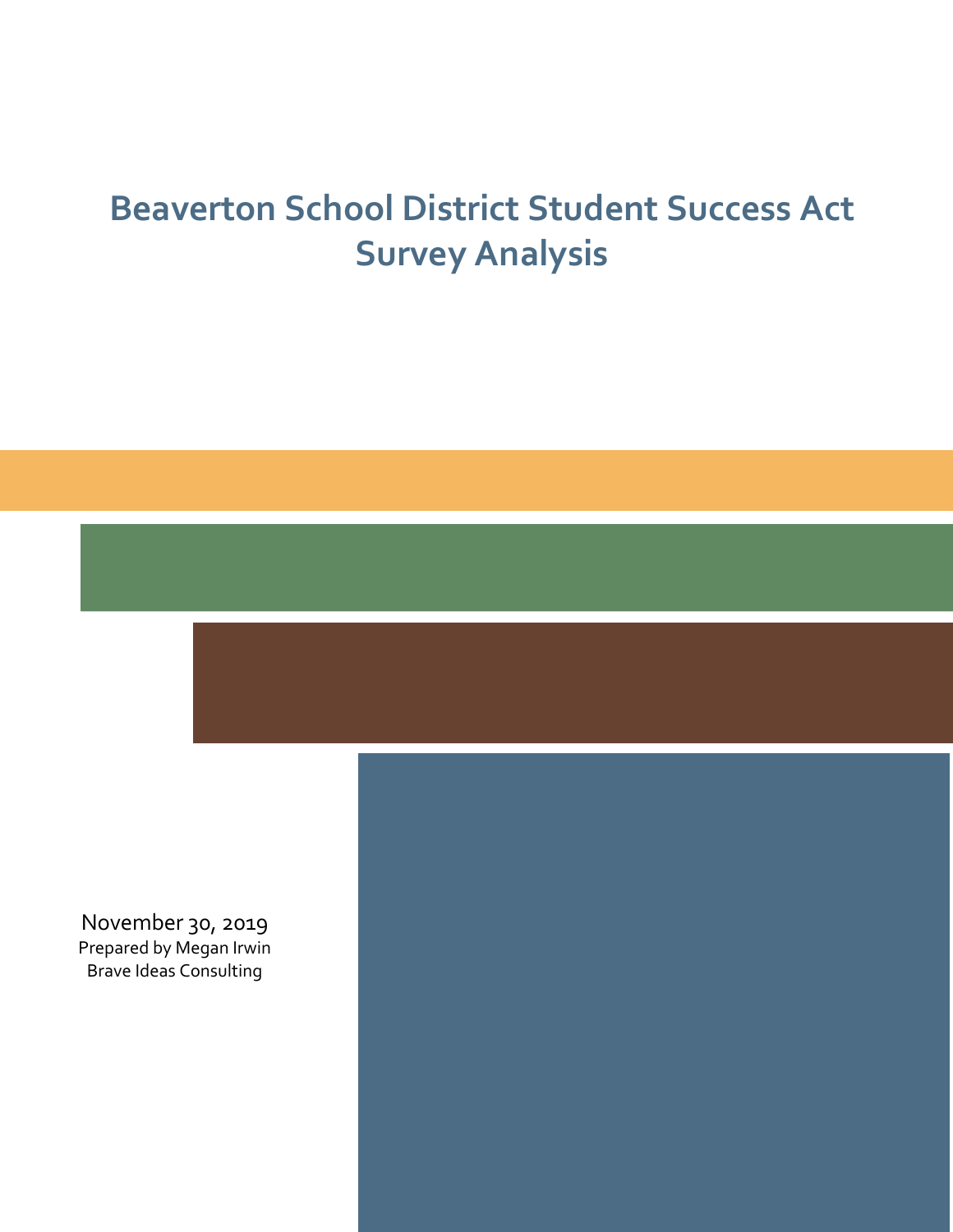# **Table of Contents**

# Page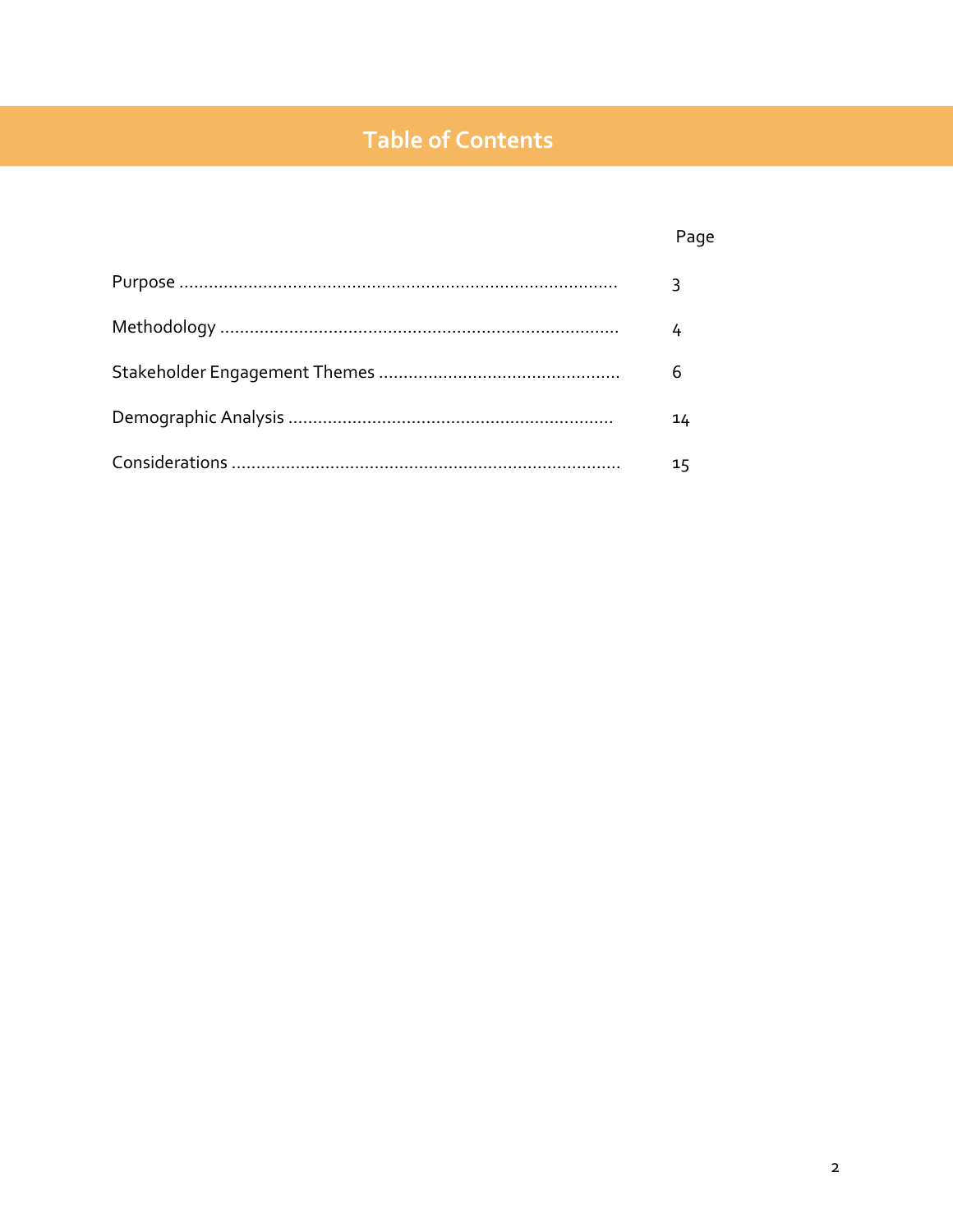# **I. Overview**

Passed in 2019, Oregon's Student Success Act (SSA) marks a historic investment in Oregon's public schools, focused on equity and improving outcomes for populations of students who experience disparities in educational outcomes as a result of historical oppression and marginalization by the public-school system. As part of the SSA, the Oregon Department of Education is dispersing \$500 million dollars to school districts across the state as part of the Student Investment Account (SIA).

SIA funds serve two purposes: 1) Meeting students' mental and behavioral health needs; 2) Increasing achievement and reducing academic disparities for students of color, students with disabilities, emerging bilingual students, and students navigating poverty, homelessness, and foster care. Per the requirements of the law, investments must focus entirely on these focal populations.

Districts may invest SSA funds in the following areas: 1) Behavioral and mental health supports; 2) Providing a well-rounded education; 3) Expanded learning time; 4) Class size reduction, and all investments must focus specifically on improving outcomes for the focal populations.

As part of SSA planning, school districts are required to conduct expanded community engagement to ensure the voices and perspectives of impacted populations are used to guide investments. Engagement must focus on soliciting input on strategies to:

- Reduce academic disparities
- Meet behavioral and mental health needs
- Provide access to academic courses
- Allow teachers and staff sufficient time to collaborate and develop strategies to help students stay on track to graduate
- Establish and strengthen partnerships

The Beaverton School District (BSD) will receive approximately \$31 million and to decide how to invest these funds, the district conducted a survey and focus groups in order to solicit community input. Additionally, the Beaverton Education Association (BEA) surveyed its members to ensure the inclusion of educator voice in the planning process. The district will use findings to guide a second phase of engagement with community-based organizations and educators with demonstrated expertise achieving positive outcomes with the SSA's focal populations.

This report provides a summary of the Beaverton School District's SSA community survey and provides an analysis of community feedback organized by SSA focal populations.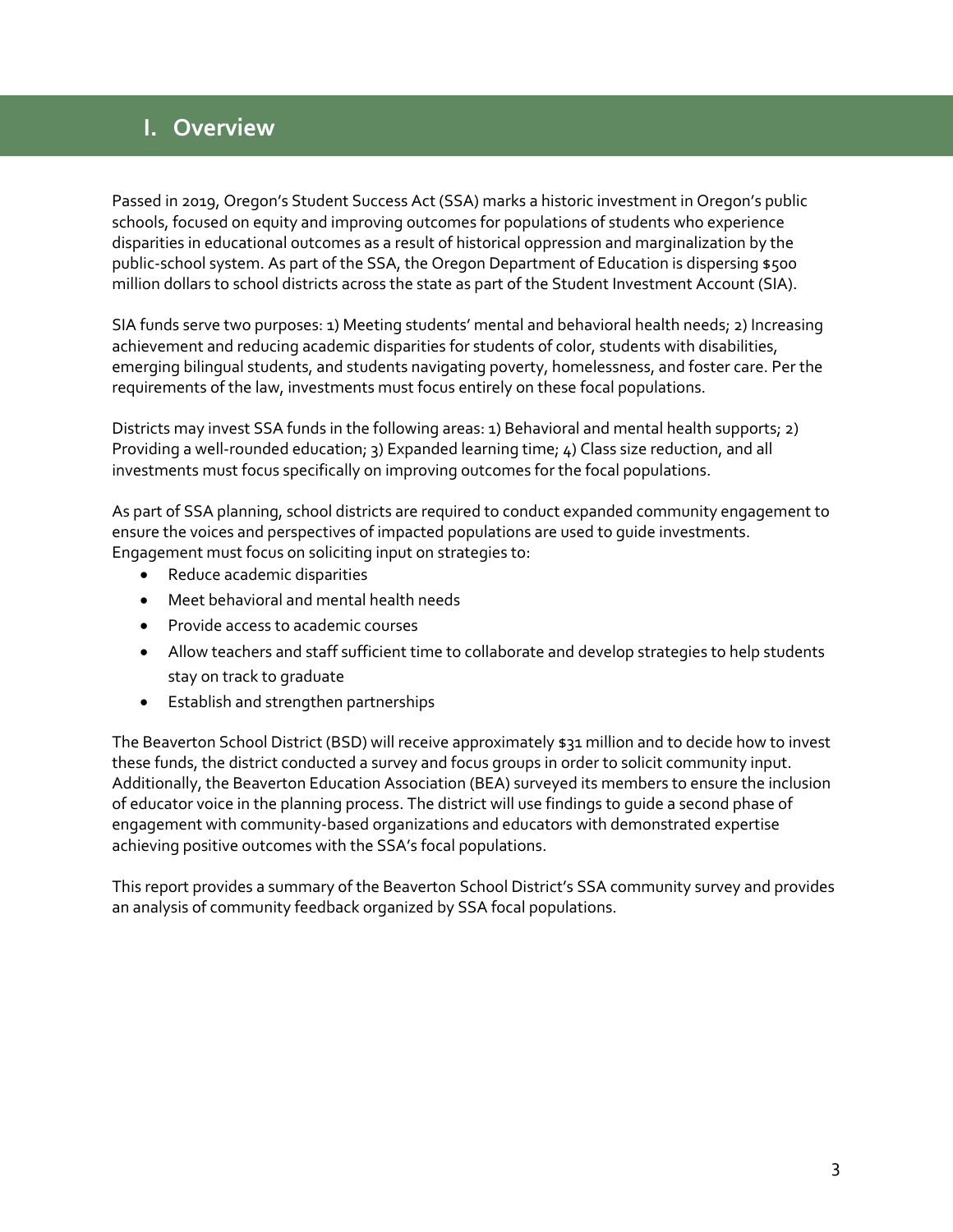# **II. Methodology**

Between August and November 2019 BSD solicited community input on how to spend SSA funds via a in person focus groups and an online survey asking community members what the district is doing well, and what needs to improve and received 3,910 responses from students, teachers, parents, classified staff, and other community members.

In order to analyze survey responses qualitative comments were coded into SSA aligned categories and sub-categories as follows:

- **Class size reduction:** Defined as any comment pertaining to increasing the number of teachers in each school, reducing caseloads for special education teachers, and reducing classroom ratios through hiring instructional assistants to support teachers.
- **Support for behavioral and mental health**
	- o **Physical safety:** Defined as any comment pertaining to the need to ensure stronger security and guarantee the physical health of students.
	- o **Social-emotional safety:** Defined as any comment pertaining to increasing mental health supports for students, increasing support for students with behavior challenges, and increasing support for students experiencing trauma.
	- o **Cultural safety:** Defined as any comment pertaining to increasing support for students and staff from targeted populations who experience discrimination due to their racial or cultural identity, and for students and staff who experience discrimination due to sexual orientation or identity.
- **Well-rounded education** 
	- o **Early childhood education:** Defined as any comment suggesting expansion of preschool opportunities for students in the district.
	- o **Electives:** Defined as any comment suggesting expansion of elective offerings including art, music, physical education, career technical classes, and expanded foreign language opportunities.
	- o **Expanded core:** Defined as any comment suggesting deeper or more effective instruction in core classes such as math, reading/literacy, science, and social studies.
- **Expanded learning time:** Defined as any comment focused on expanding before or after school programming, lengthening the school day, and lengthening the school year.

Many survey respondents made suggestions for improvement that fall outside of SSA allowable expenditures<sup>1</sup>. These responses were also coded and analyzed. Because this report is focused on community feedback as it pertains to the SSA these comments are not included in this report, however,

<sup>1</sup> Examples include but are not limited to: Improving facilities, improving school lunches, improving transportation, more responsible and transparent district budgeting processes, changes in the health curriculum, better instruction for dyslexic students, etc.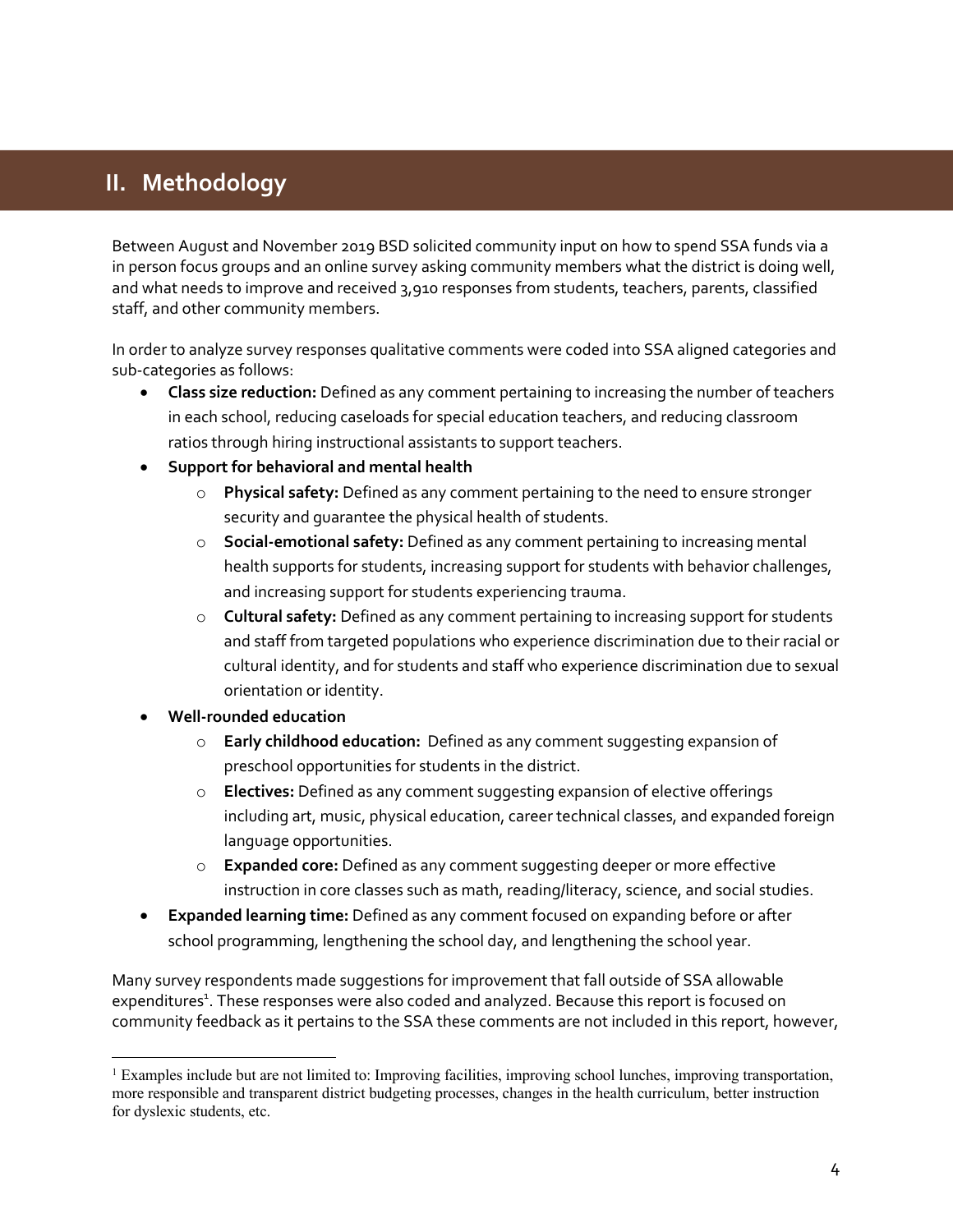a separate analysis will be completed and shared with BSD leadership and board members for use in the district's 2020-2021 budgeting process to allocate other general funds.

After responses were coded, they were separated into categories based on the role of each respondent: parent/guardian, student, teacher, classified staff, community member, district administrator, other, and school administrator. Respondents who did not identify a role were coded as "no response."

Respondents were also asked to identify their race/ethnicity and membership to any of the SSA focal populations. Respondents who did not identify their race/ethnicity were coded as "declined." Responses were analyzed using this demographic information in order to allow district leadership to prioritize further community engagement and, ultimately, investment strategies in accordance with the SSA's legal requirements.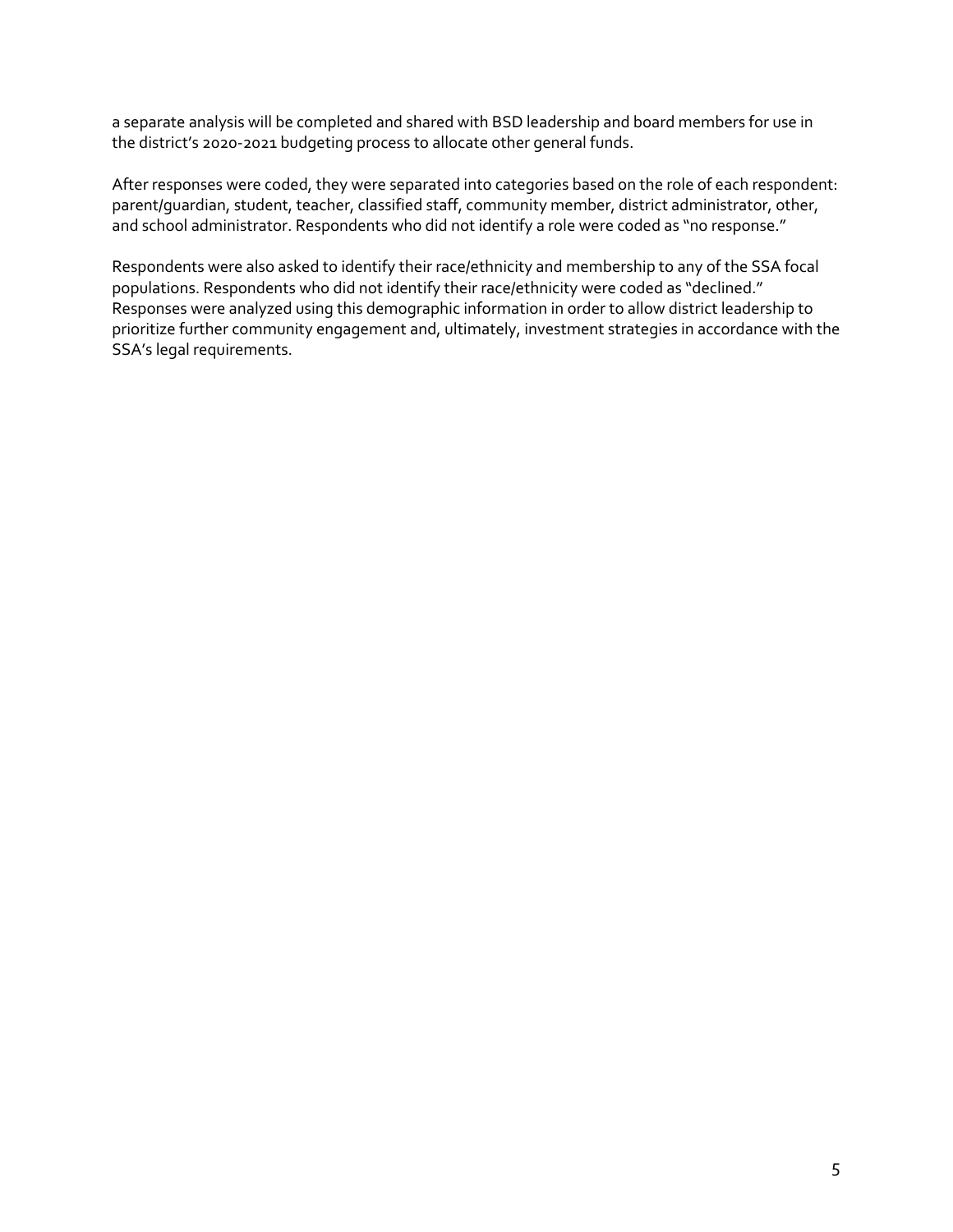### **III. Stakeholder Engagement Themes**

An analysis of themes that emerged from BSD's survey and community forums is presented below. A visual representation of the data, and an analysis of outreach to SSA focal populations, is provided in the next section of this report.

#### **Overarching community feedback:**

**Class size reduction:** Overall BSD constituents expressed significant concerns about class size and children's behavioral and mental health. For many people, these concerns are linked with respondents frequently noting the need for lower classroom ratios in order to better support both teachers and students coping with mental health challenges.

*"I have deep concern about our students of marginalized groups, struggling students, our sped students and our students of poverty as well as our students of trauma (the ever increasing number in this group!) I am deeply concerned about their struggles to meet the needs of grade level targets and assessments and believe we are fooling ourselves to think that even the best teachers can meet all of their needs. Class size is TOO high ,and the need is TOO great. One is not mutually exclusive of the other."*

*"Our class sizes are WAY too big. Kids need small, calm classrooms. They need teachers who can focus on teaching instead of managing behaviors and room clears. We HAVE to reduce class sizes. We have to have more counselors and psychologists IN THE SCHOOLS. We need Student success coaches who manage wellness rooms and lead groups for kids- work with kids-step into classrooms and teach lessons and assist teachers. We need more instructional aides who are trained to work with high needs kids. We need help."*

*"Given the nature and development of children's brains in this modern American culture, it appears more children need to learn basic social and emotional skills, behavioral expectations, and practice these skills consistently. I think that smaller class sizes would allow teachers the opportunity to meet the needs of their students individually and collectively with less difficulty and more consistency."*

*"Equity to provide services for our more vulnerable populations - low income, students of color, English learners. Smaller class sizes across all grade levels, particularly in places we have higher levels of vulnerable populations - Title schools. Schools need to have more specialists - counselor, psychologist, social workers and nurses that are available to support our vulnerable populations."*

While respondents requested an increase in the number of district teachers to reduce class size, many people also suggested focusing on reducing overall student to teacher ratios through hiring more assistants, particularly in elementary school, to support both instruction and student's behavioral health needs.

*"Full time aides in Kindergarten or smaller class sizes (ideally in the teens). Small classes across the grades k-12. Aides in elementary schools to help with kids with high behavioral needs that can't be managed by the classroom teacher alone."*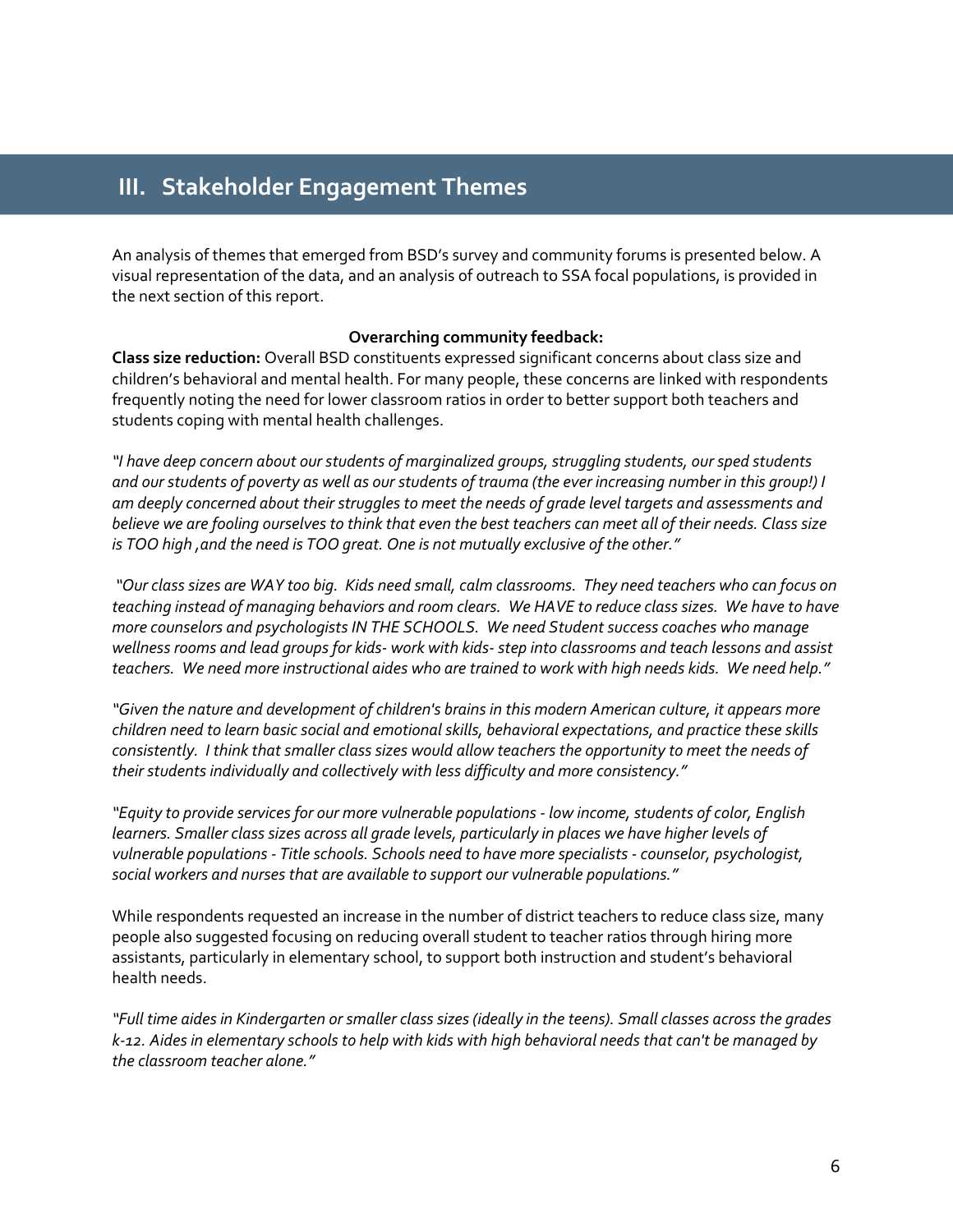*"EVERY Kindergarten class needs to have an IA. Some of the reasons for this are that so many children are entering Kindergarten with major issues that have not been addressed, class sizes are too big for effective instruction, which looks so different from a few years ago, and if the district truly wants to close the achievement gap, then Kinder classes need to be smaller with more help."*

#### **Health and well-being**

**Behavioral health:** In addition to reducing class sizes/ratios commenters highlighted the need for more school social workers, counselors, and other mental health professionals on site in schools to support students navigating behavioral health challenges.

*"I am feeling really stressed as a teacher this year because we do not have the support for needy students. We have two counselors for just under 1000 students. That is horrible considering the fact that we have three high needs specialized programs at our school plus just the general needs of issues that our students are facing. I feel like I don't have the support for students because the counselors are just helping the most needy students and not able to help those that have needs and are slipping through the cracks."*

*"Every year it is frustrating to see these students not get the support they desperately need. his is my 29th year of teaching and I am feeling like every year we get less and less support for our needy students and I feel more and more pressure to help the kids but I can only do so much without counselors, more classified staff for specialized programs and more support for our special education teachers."*

*"I believe BSD would benefit from increased mental health services for our students. As a district we did over 500 suicide screens last year. These students need continued support within buildings to keep them safe. This taxes our already overloaded school counselors whose caseloads are well over the recommended number."*

*"Any supports for students experiencing homelessness / housing insecurity are vital and include: - Bringing back the Resource Center - Increase the number of homeless liaisons - Increase the number of social workers - PLEASE BE THEIR CAUSE FOR HOPE."*

Students who responded to the survey shared concerns about bullying and feeling like they are not always able to access health or support when experiencing mental health challenges, especially for students with targeted identities.

*"Teachers say that there is a no-bullying policy, but they do not enforce it unless they actually see it. Kids feel pressured by their peers and do not ask for help when they need it. Minorities do not have many places to go when they feel attacked. Introverted kids are not academically involved as much as they should. LGBTQ people are not recognized, and they are made fun of."*

*"Bullying, harassment and verbal harassment in general is not improving or being impacted in any way besides getting worse and worse each year. Teachers can teach on topics about bullying, but it is not changing anyone perspective of public school student bodies."*

**Cultural safety:** Respondents, particularly those who identify as people of color, also highlighted the need for strategies focused on racial equity and support for students with targeted identities.

*"District wide trainings and professional development for ALL staff (certified and classified) that takes on anti-racist education."*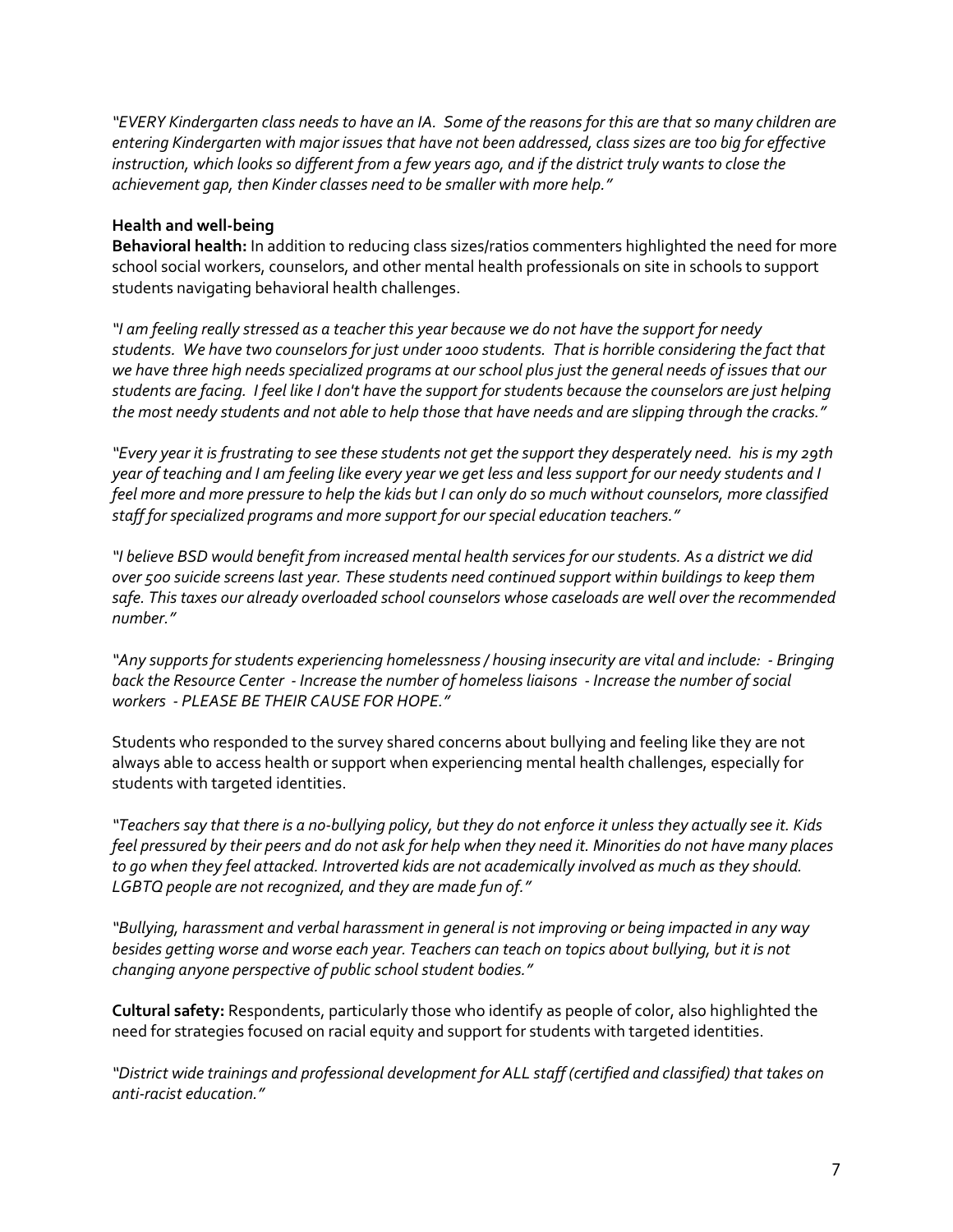*"[We need] diverse staff specifically teachers and administrators, diverse books in the libraries, diverse curriculum, a curriculum that does NOT paint stereotypes about communities of color, culturally relevant teaching practices, conscious bias training for teachers (in the BSD, black boys are 4x more likely to be suspended than their white peers)."*

*"Better cultural diversity/awareness: As my kids progressed thorough BSD elementary, middle & high schools, I've seen/heard culturally insensitive behavior/remarks from some teachers and front-desk staff at all 3 places. They were likely unintentional but were still so obviously inappropriate to the recipient that it felt astonishing. Why not have a long-term goal of hiring staff with cultural backgrounds that approximately mirror the attending students' cultural backgrounds? Why not hire/promote more principals, vice-principals and other leadership staff from diverse backgrounds? Cultural diversity & awareness doesn't seem to have moved much in the last 15+ years I've interacted with BSD (at least in parent facing roles)."*

**Well-rounded education:** The community also expressed a strong desire for expanded elective options, particularly more foreign language choices for students, more art, music, and P.E. offerings, and many respondents emphasized the importance of distributing these opportunities equitably across the district.

*"Please renew your commitment to music and arts in our schools. These areas are vital to the education of our children. These programs need to begin at the elementary level and continue all the way through high school. The arts are just as important as academics for our students. For some students, our schools may be the only place they have exposure to music, art, drama, dance, etc. All students across the district at all ages should have equal opportunity to participate fully in these areas."*

*"Having consistent approaches across all middle schools (similar middle school experiences for all). Having more bilingual teachers and foreign language programs."*

*"I hope that the specials could be improved. For instance, in my school, I didn't learn a lot about tech in technology class. I was thinking that we were supposed to learn coding or computer programming as a main subject in tech class instead of using websites."*

*"I think we need to do more art literacy, because creativity can be very important in future jobs. I also think that school itself should be more enjoyable because this will help students who normally don't pay attention, actually pay attention. It will also help with how dedicated people are to school, and how serious they take it."*

*"Consistency in music programs at the middle schools. Arts education makes a difference is cognitive ability, as many studies have shown. Students at MS should have opportunity to play an instrument and to sing! There is great inequity in this area."*

In proportion to the majority of comments, relatively few respondents expressed a need for expanded learning time, however, those that did primarily focused on the need for more before and after school options/supports for students with special needs, and on identifying strategies to prevent summer learning loss.

*"Oregon schools need to reduce their summer vacation time - 11 weeks of vacation is excessive! Teachers are then required to refresh / reteach subjects from the previous year as the children have forgotten what they were taught and not much revision / practice is done at home during vacation time. Our teachers do*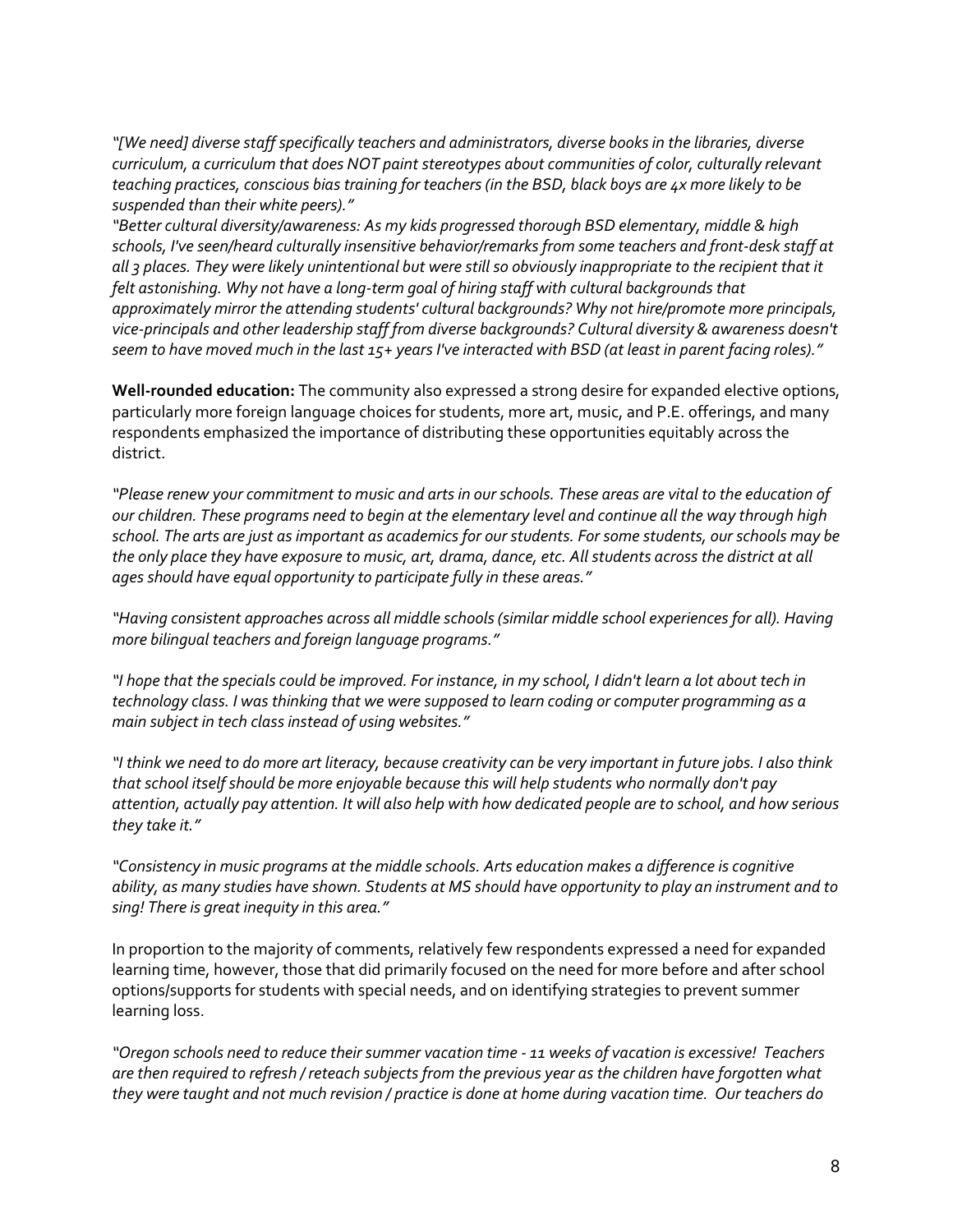*not have enough time to teach what needs to be taught and the children are therefore not given adequate time to grasp concepts. There is far too much pressure put on both children and teachers to get through the curriculum in too short a space of time."*

*"Extended school day for Students with Disabilities and Emerging Bilingual so that these students can receive their education supports while not having to sacrifice elective opportunities."*



While these comments represent overall community feedback, priorities vary slightly when analyzed by role and SSA focal population. Themes emerging from an analysis of these populations specifically are provided below.

#### **Feedback from SSA focal populations:**

**Identify as a student or family of color:** Overall, feedback from respondents who identify as people of color mirrored that of the community as a whole, with priority places on class size reduction, expansion of electives, and support for behavioral health. Respondents from this population prioritized electives at a higher rate than the general population. Additionally, while cultural safety is the  $4^{\text{th}}$  priority for this group, people of color prioritized it at a higher percentage than the community as a whole.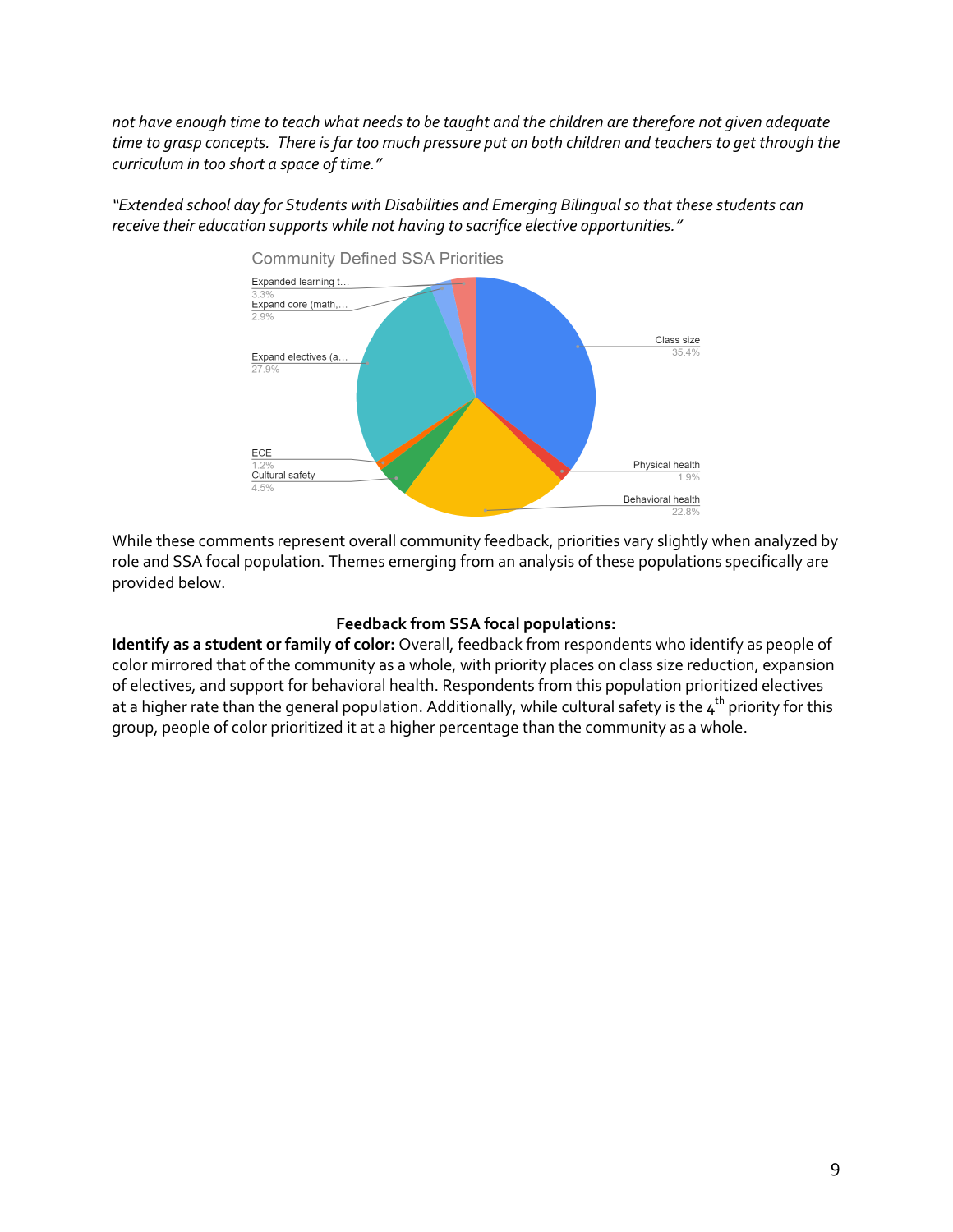

**Navigating poverty:** Families navigating poverty prioritized behavioral health supports as the most important investment, followed by class size reduction. The group prioritized these two categories higher than all other categories combined.



**Identify as LGBTQ:** This community also prioritized behavioral health supports as the most important investment followed by class size and expanded electives.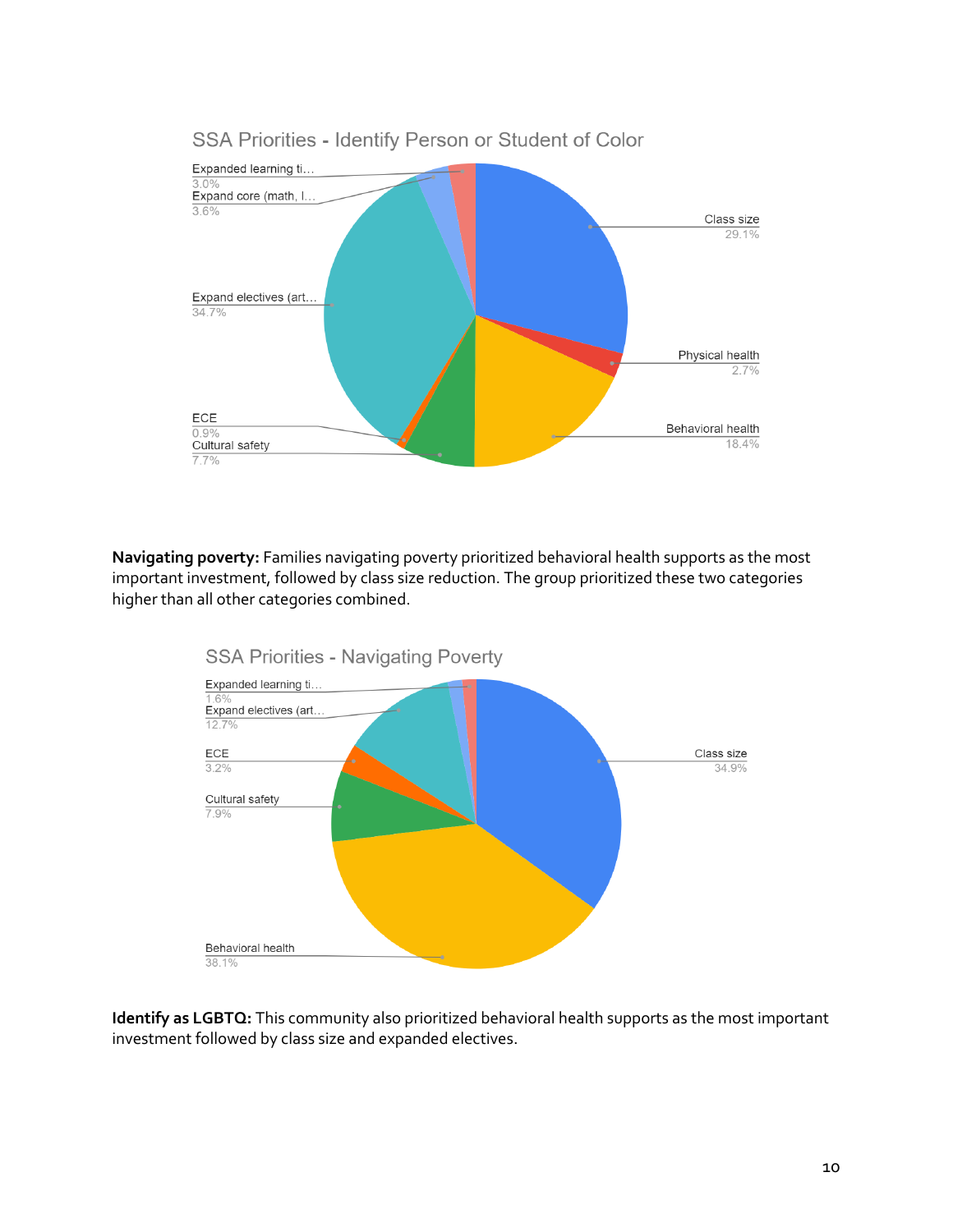

**Homeless:** Respondents identifying as homeless ranked behavioral health first, and ranked this category higher than any other subpopulation.



**Students with a disability:** Like other respondents, this population ranked class size reduction as the highest priority, followed by behavioral health.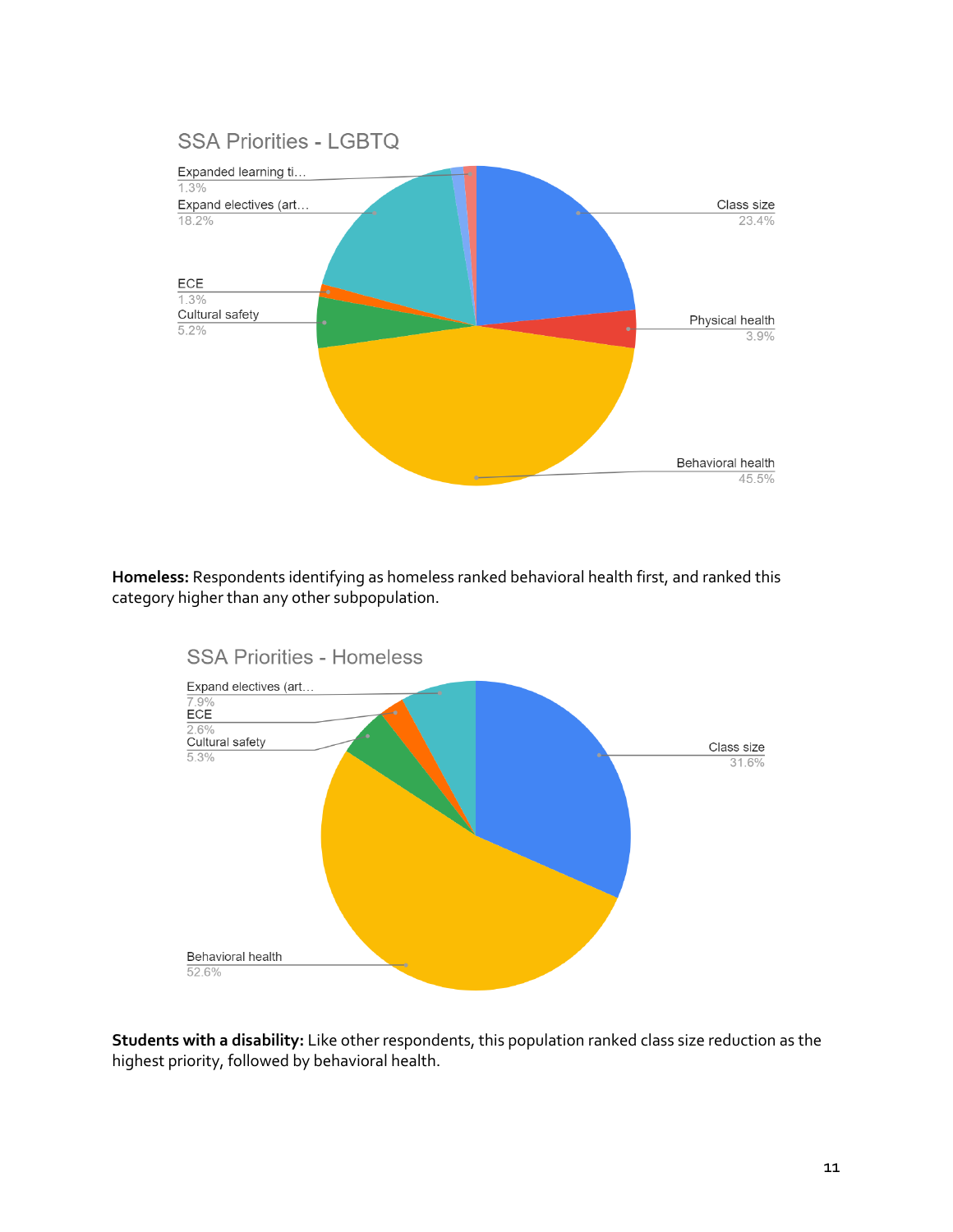

**Emerging bilingual students:** Responses for this population mirror the community as a whole, with class size and expanded electives as the top two priorities. For this population expanded access to foreign language instruction was particularly important. This population ranked cultural safety and early childhood education higher than any other population.



**Migrant:** Responses from this population also mirror those of the general population with class size, electives, and behavioral health as the highest priorities.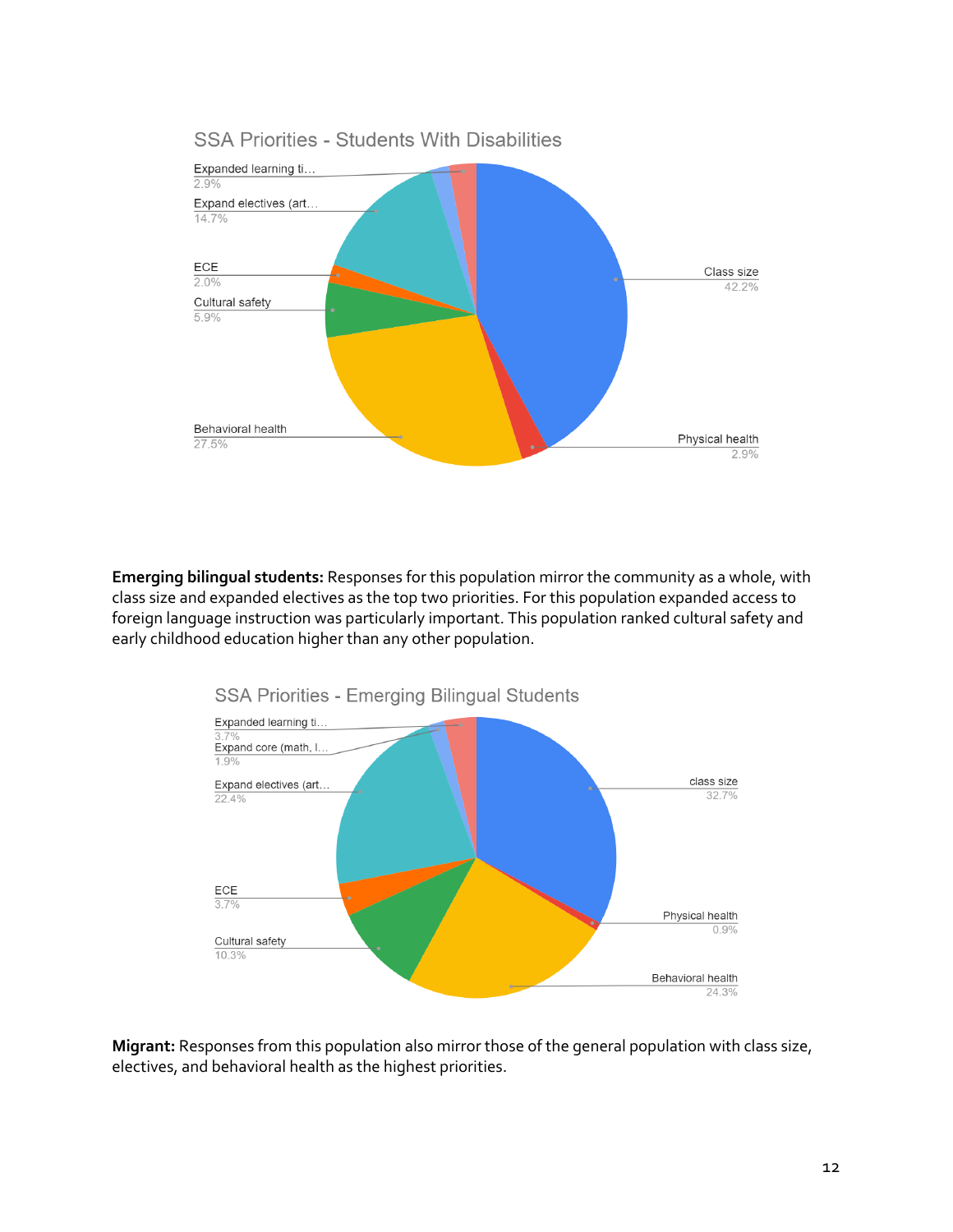

**Foster:** Foster families ranked behavioral health as their most important priority, followed by class size and electives.



#### **Findings from the Multilingual Department:**

BSD's Multilingual Department (MLD) conducted a series of focus groups for the district's linguistically diverse families to provide a deep look at their needs and priorities. Findings are presented below. During the community engagement process the MLD conducted linguistically and culturally specific focus groups with families from the American Indian/Alaska Native and Muslim communities, as well as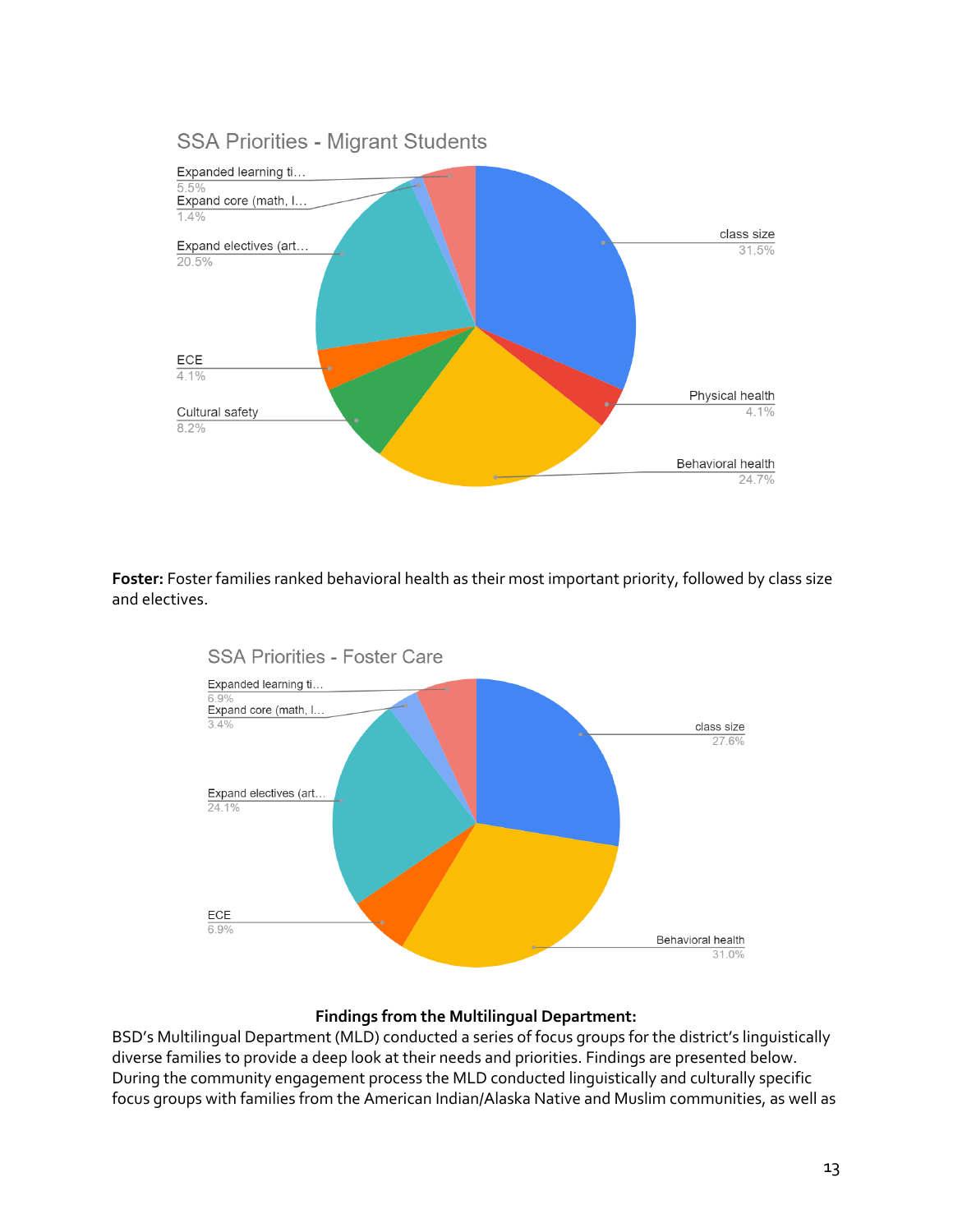Korean, Vietnamese, Russian, Japanese, Arabic, Somali, Chinese, Spanish speaking families. The top four priorities for families from these groups were: 1) reducing class size; 2) well rounded education; 3) extended learning time; and 4) behavioral health supports.

These families all viewed their priorities through a culturally responsive lens. For example, while families believe that class sizes are too large, they want to see BSD prioritize hiring teachers and school staff from diverse communities, and prioritize hiring staff uniquely qualified to work with emerging bilingual students and students from diverse cultures.

Similarly, families want to see more electives offered that represent and sustain their cultures including more world language offerings, and culturally responsive art and music classes. Representative comments for each of the respondents top four priorities are detailed below:

#### **Class size/more adults**

"The help (classroom assistance) should be consistent among teachers in the same classroom." "Increase bilingual teachers."

"Add more ELD teachers to help the students who just came to the USA."

"More teachers/school staff of color that reflects the diversity of BSD."

#### **Behavioral health**

"AI/AN families still fear kids will be picked on or bullied because of who they are."

"Provide better and constant psychological support or counseling or social services."

"Psychologists who speak Spanish to keep in touch with their children."

"More help and investment to students from foster homes. They are, at times, not only alone, but also without love. They deserve, at least, a good education."

"Have therapy at school."

"Mental health – there is a lack of faith-based counselors and understanding."

"Is there any way for my child not to [feel] shy/ashamed about their Korean name in elementary school?"

#### **Extended learning time**

"Create programs or clubs where students can learn about culture, health, or reducing anxiety and depression."

"Courses for children after school in reducing stress and depression – this is a very important topic today."

"After school English support classes for all schools, especially for kids born outside of the states."

#### **Well-rounded education**

"Curriculum need to reflect or be more inclusive of the non-dominant narrative"

"Bring up Native/US history – no cultural shaming."

"Have tribal languages available in schools or resources in libraries that teach about tribal languages." "Have Spanish classes from kindergarten as part of the curriculum."

"Being in such a multicultural country and district, I would like that children were more exposed to historical knowledge of other cultures; maybe make a program or a class that was of world history from an early age."

"Improve bilingual programs."

"Please offer more bilingual programs."

"ELD class is too short. Please spend more time so students can learn English."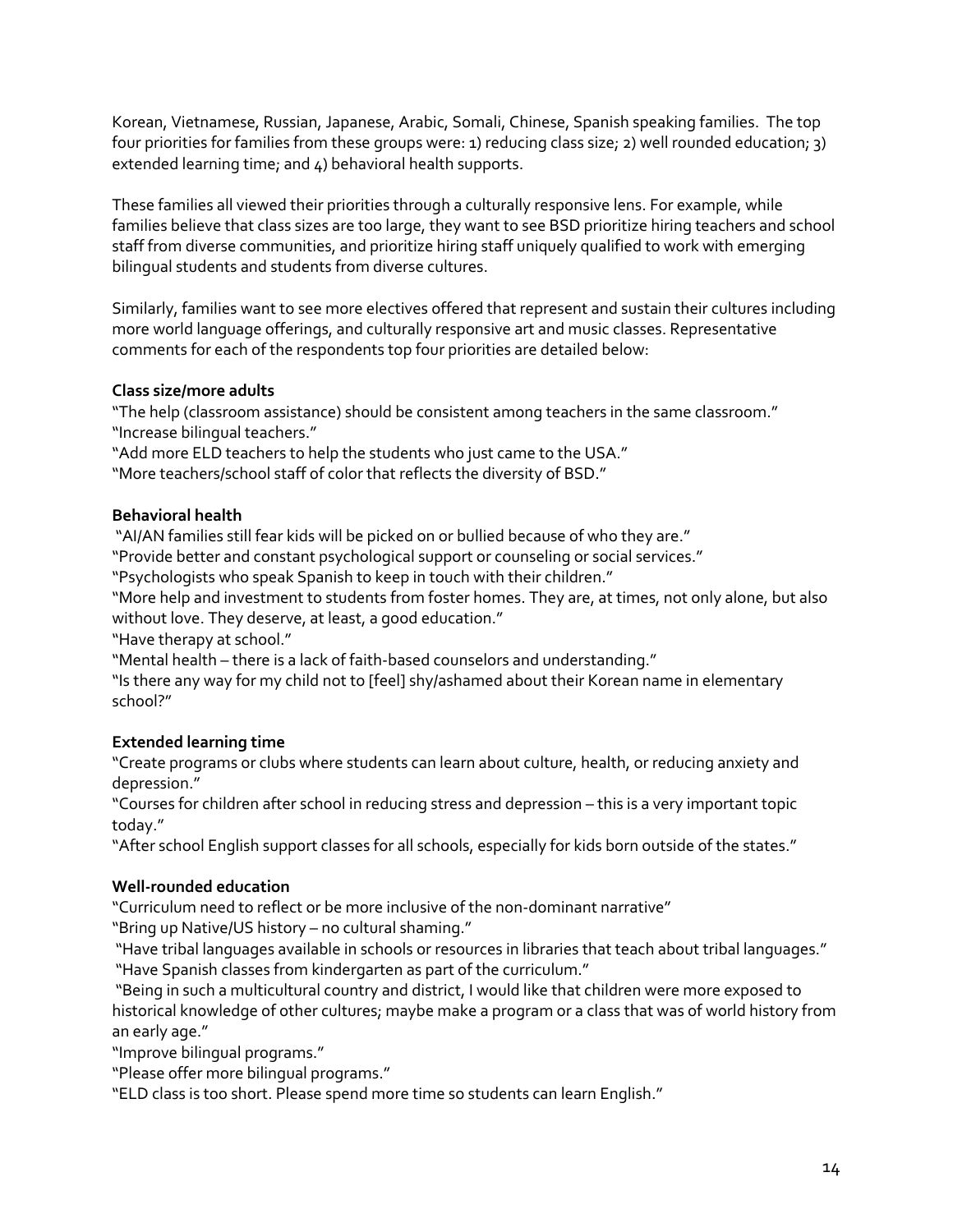"There must be academic programs in Spanish that become/transition into bilingual education." "Existence of programs in drama, choir, band, that involve the culture of the children or that the teachers are native [bicultural.]"

"Offer standard classes without everything being raffled."

"It would be great if in the school where my children attend they could have more curricular support and interpersonal development activities after school."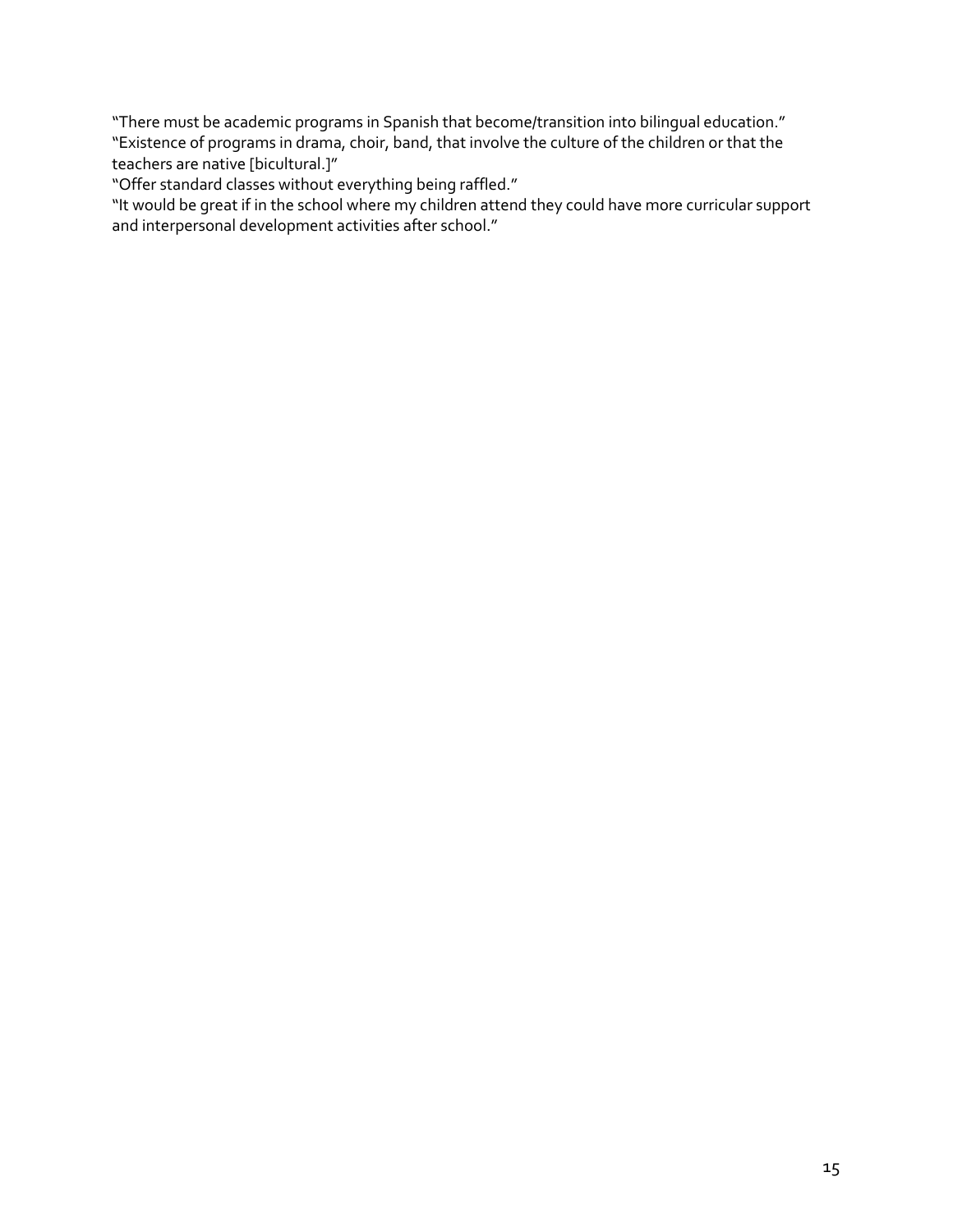The SSA requires engagement efforts focus on receiving feedback from students and families from the law's focal population. A demographic analysis of survey respondents is provided below.

| According to the Oregon Department of Education (ODE) the district's student population is as follows: |  |  |  |
|--------------------------------------------------------------------------------------------------------|--|--|--|
|                                                                                                        |  |  |  |

| Race/ethnicity                   | Percent of student population |
|----------------------------------|-------------------------------|
| American Indian/Alaska Native    | $1%$                          |
| Asian                            | 16%                           |
| Black/African American           | 3%                            |
| Hispanic/Latinx                  | 25%                           |
| Multiracial                      | 8%                            |
| Native Hawaiian/Pacific Islander | $1\%$                         |
| White                            | 47%                           |

ODE reports that 27% of BSD students were ever English learners, 35% are on free and reduced lunch (a proxy for navigating poverty), and 12% are in special education.

While the District has made a significant effort to reach a large number of families, teachers, and community members, some key populations are underrepresented in survey responses. Of the 2,360 people who responded to the survey, 3% identified as navigating poverty, 4% identified as a student with a disability, and 4% identified as emerging bilinguals indicating a need for more engagement and feedback from these populations.

Similarly, an analysis of the race/ethnicity of survey responses indicate Latinx, African American, and Multiracial families are underrepresented in survey responses and additional, focused, engagement of these populations is necessary prior to finalizing SIA investments.



Demographics - SSA Survey Respondents